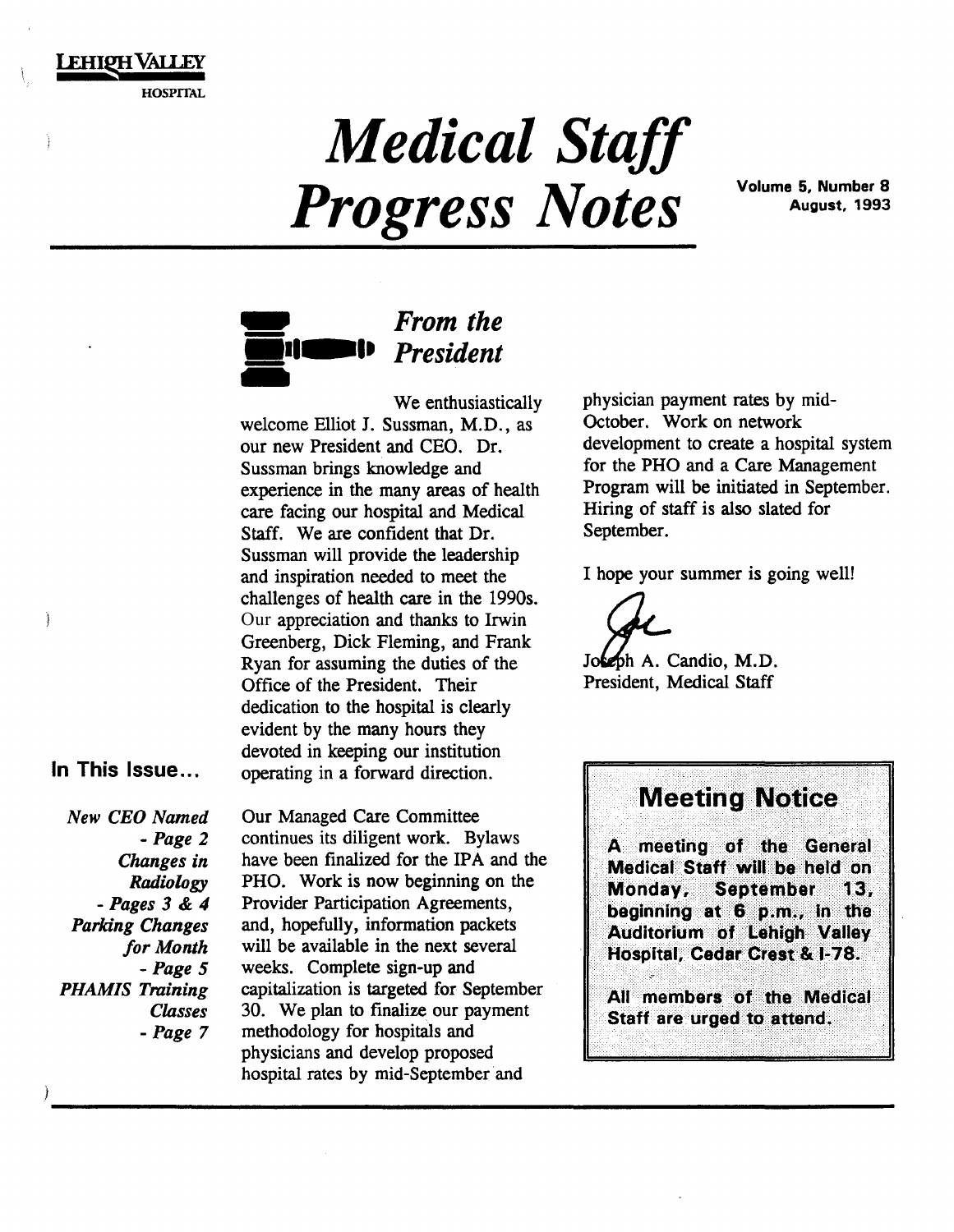### *New President and CEO Named*

On Wednesday, August 4, the hospital's Board of Trustees unanimously voted to name Elliot J. Sussman, M.D., as the new president and chief executive office (CEO) of Lehigh Valley Hospital. For the first time in its nearly 100 year history, Lehigh Valley Hospital will be led by a chief executive officer who is also a physician. Dr. Sussman will begin his duties as CEO on September 1.

Dr. Sussman received his medical degree in 1977 from Harvard University, School of Medicine and his graduate degree from the Wharton School of Business at the University of Pennsylvania in 1981. He completed his medical residency and fellowship at the University of Pennsylvania School of Medicine where he also served as a Robert Wood Johnson Clinical Scholar.

After completing his MBA, Dr. Sussman was appointed director of clinical practice for the Hospital of the University of Pennsylvania (HUP) Section of General Medicine. Concurrently, he was appointed as assistant professor of medicine. In 1982, he also took on responsibility for the hospital's Health Evaluation Center which offered programs in disease prevention, exercise, and wellness.

Dr. Sussman later served as associate administrator for HUP and as director of HUP's Clinical Effectiveness Program which evaluated costs and outcomes of care for each department and service. Following this, he served as the first Executive Director of Clinical Practices of the University of Pennsylvania's 600 physician practice organization at HUP.

Dr. Sussman was most recently associate dean of the Biological Sciences Division of Pritzker School of Medicine, University of Chicago. He also had a faculty appointment at the University and was one of only two physicians from the University to be a member of the Board of Trustees of the University of Chicago Hospitals and of Weiss Memorial Hospital in Chicago.

As associate dean of the biological sciences department at Chicago, Dr. Sussman planned and managed clinical programs. He also developed and oversaw both on-site and off-site clinical activities of the 500-member faculty medical group which included both primary care and specialty physicians; contractual marketing to businesses and third-party payors; continuing medical education; risk management; housestaff program reviews; clinically related investigations; and billing for professional fees.

Dr. Sussman is a diplomate of the American Board of Internal Medicine and a member of numerous professional and scientific societies. He co-authored a book, Medical Care of the Surgical Patient, and has completed numerous chapters, editorials, reviews, and original papers on medical and administrative issues in health care.

A native of Clifton, N.J., Dr. Sussman is married and has two young children. His wife, Jody Carr, is a writer who has published novels for young adults. The Sussman family plans to move to the Lehigh Valley during the summer.

 $\frac{1}{2}$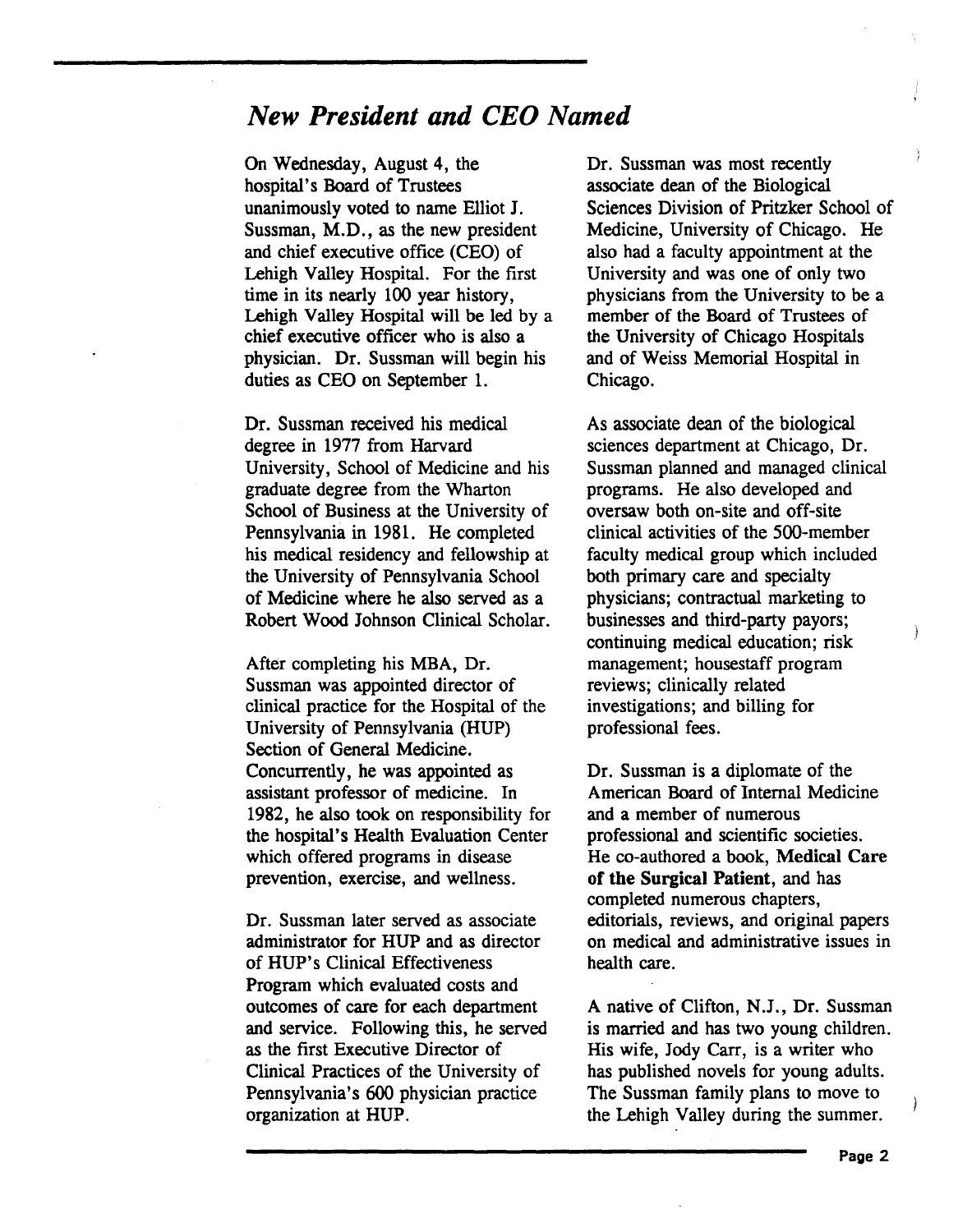### *Metamorphosis in Radiology/New Chairman Named*

Over the past several years, a number of significant changes have taken place in the Department of Radiology/ Diagnostic Medical Imaging. In July, 1988, when the merger of the Medical Staff took place, the decision was made to rotate the chairmanship of the department each year between the Chairman at 17th & Chew and the Chairman at Cedar Crest & I-78. Walter J. Dex, M.D., was named Chairman of the Department of Radiology/Diagnostic Medical Imaging in July, 1988. Dr. Dex served as Chairman of the Department of Radiology of the former Allentown Hospital from 1973 to 1988.

Then, in July, 1989, Michael H. Geller, M.D., was named Chairman of the Department of Radiology /Diagnostic Medical Imaging. Although Dr. Dex was scheduled to resume the chairmanship of the department following Dr. Geller's term, Dr. Dex declined in order to maintain continuity of leadership. Dr. Geller continued as Chairman until June, 1993. Dr. Geller also served as Chairman of the Department of Radiology of the former Lehigh Valley Hospital Center from 1976 to 1988. He and Michael Stamatakos, M.D., who served as the first Chairman of the Department of Radiology of Lehigh Valley Hospital Center, from 1974 to 1976, opened the Department of Radiology at the new hospital in August, 1974. With no staff, no equipment, and no supplies, they were given a month, until September 16, 1974 when the hospital officially opened, to start the department. Today, with 18

)

Ì

radiologists and 154 staff members, the department certainly has come a long way.

According to Dr. Geller, "Radiology has totally changed its character from a passive film reading department to a highly sophisticated invasive specialty. The things we are doing now were not even in anyone's imagination when we opened. Almost all of the invasive procedures we do today were not done in 1974. Ultrasound was not clinically used, CT was just a dream, and MRI wasn't even a thought!"

In January, 1993, another milestone was reached. Members of ASH Radiology Associates, Inc. (the physician corporation at Cedar Crest & 1-78) and Allentown Radiological Association (the physician corporation at 17th & Chew) joined forces to form Medical Imaging of Lehigh Valley, providing professional radiology services at both Lehigh Valley Hospital locations, Lehigh Valley Diagnostic Imaging, and Kutztown Medical Imaging.

With the formation of this new corporation, the changes in hospital management, and having devoted a major part of his life to the Department of Radiology leaving little time for his family, Dr. Geller felt it was an appropriate time to step down as Chairman of the Department.

On July 1, 1993, Mark A. Osborne, M.D., began his duties as Chairman of the Department. A graduate of the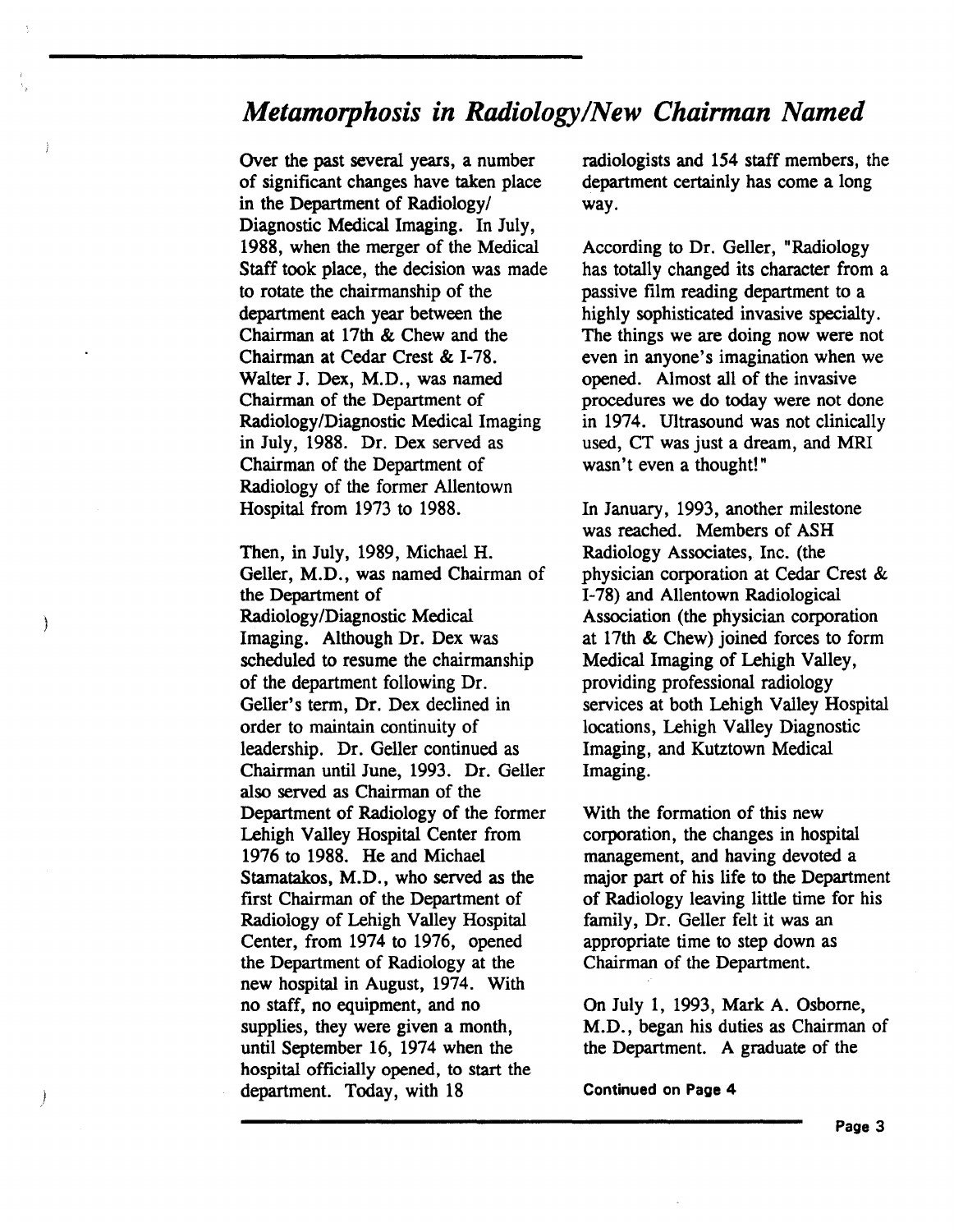University of Chicago Pritzker School of Medicine, Chicago, Ill., Dr. Osborne completed an internship in Internal Medicine at St. Mary's Medical Center, San Francisco, Calif., followed by a four-year Diagnostic Radiology residency at Duke University Medical Center, Durham, N.C. Dr. Osborne completed a Magnetic Resonance Imaging fellowship at New England Medical Center and Tufts University School of Medicine, Boston, Mass. He is certified by the American Board of Radiology.

Dr. Osborne joined the hospital's Medical Staff in 1987. He has been the Director of the Lehigh Magnetic Imaging Center since 1989.

As Chairman of the Department, Dr. Osborne sees more changes for the department in order to keep up with the changing pace of medical care being mandated by Washington's health care reform.

"In order to provide both economical and excellent radiology care for our patients, we will need to function as a 'lean and mean' department in order to handle the large volume of patients and films," said Dr. Osborne. "We in radiology realize our increasing role as members of a large team of doctors who get their patients in and out of the hospital quickly and efficiently." he continued. "Another area we are looking at is the development of very high quality pediatric radiology," he added.

Dr. Osborne and his wife, Shirley A. Nylund, D.M.D., Director, Dental Residency Program, Lehigh Valley

Hospital, reside in Macungie with their two daughters, Allison and Kirsten.

Good Luck, Dr. Osborne, with your upcoming challenges. Also, a sincere Thank You to Dr. Dex and Dr. Geller for their strong leadership as Chairmen of the Department of Radiology/ Diagnostic Medical Imaging.

## •••••

As an addendum to the list of Division and Section Chiefs and Unit/Lab Medical Directors in last month's newsletter, following are the Directors for Health Network Laboratories:

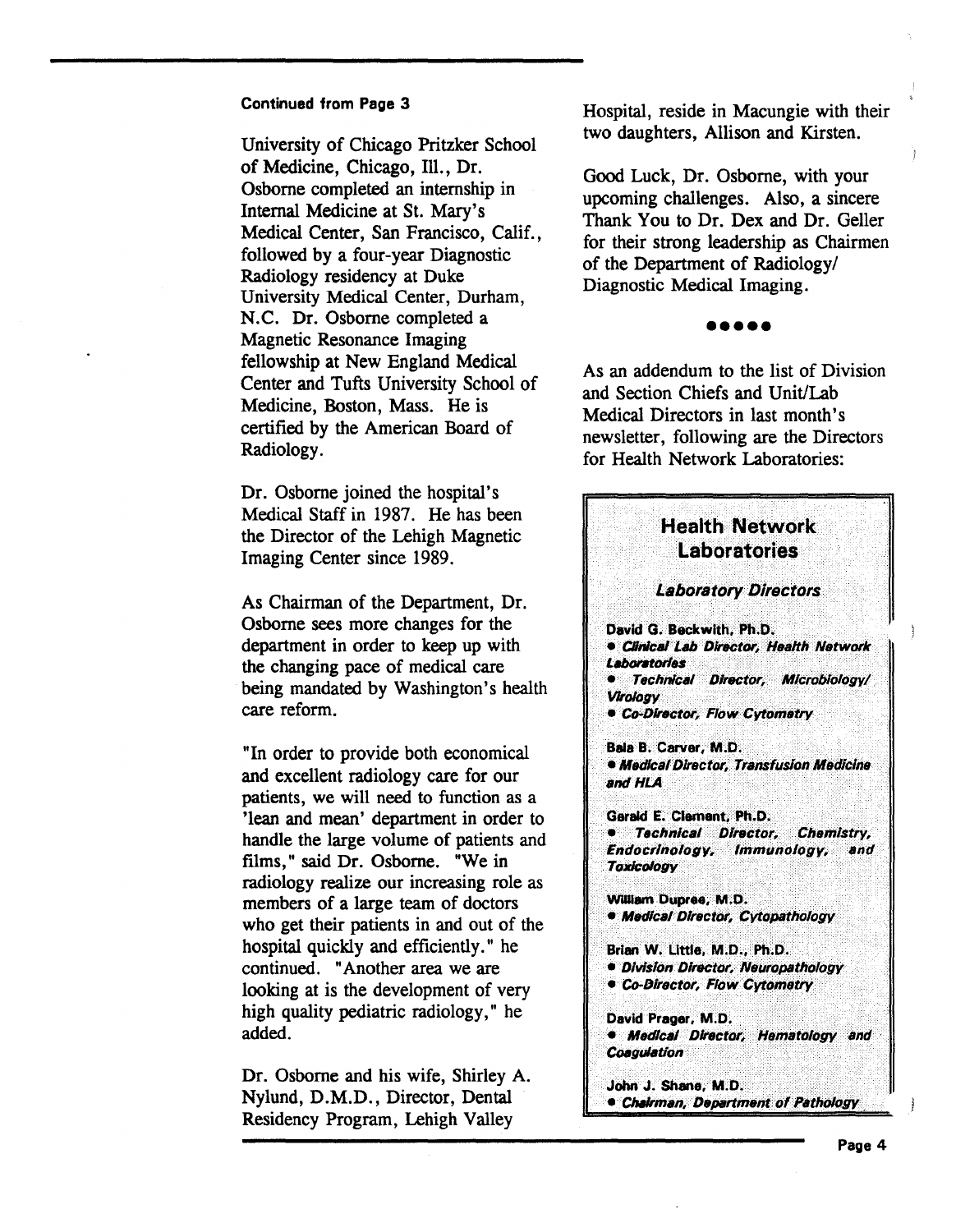### *Two New Trauma Surgeons on Board*

The Department of Surgery is pleased to announce the addition of Mark Cipolle, M.D., Ph.D., and Michael Pasquale, M.D., to the Trauma/ Surgical Critical Care Service. Both come to the hospital following a twoyear Critical Care fellowship at the University of Minnesota which included one year of research in Trauma and Multiple Organ Dysfunction Syndrome.

Dr. Cipolle graduated from the University of Illinois with his Ph.D. in 1983, and M.D. in 1986. He completed his surgical residency at the University of Illinois, Chicago, Cook County and West Side VA Hospitals.

He and his wife, Mary, have settled in Emmaus with their four children, Katherine, Parker, Natalie, and Olivia.

Dr. Pasquale is a graduate of Bethany College, West Virginia, and a 1986 graduate of Georgetown University where he also completed his surgical residency. He and his wife, Cindy, moved to Allentown with their two daughters, Lauren and Caitlin.

Drs. Cipolle and Pasquale will also be working with Dr. Kamalesh Shah in his general surgery practice.

### *Parking During Fair Month*

In anticipation for the Allentown Fair, beginning Tuesday, August 17, through Monday, September 13, all Fairgrounds parking facilities will be surrendered. During this period, patients and visitors will utilize the doctors' lot located on the comer of 17th and Chew Streets.

Parking for physicians and housestaff will be available in the following parking lots:

• Lot #4/North West Street - Access on North West Street

• Lot #5/Gordon Street -Access on Gordon Street

Please use your photo I.D. card to access these lots.

Your cooperation is appreciated during this difficult period.

If you have any questions or concerns regarding this issue, please contact Louis Geczi, Security Manager, at 402-2986, or page Security at 402-8999.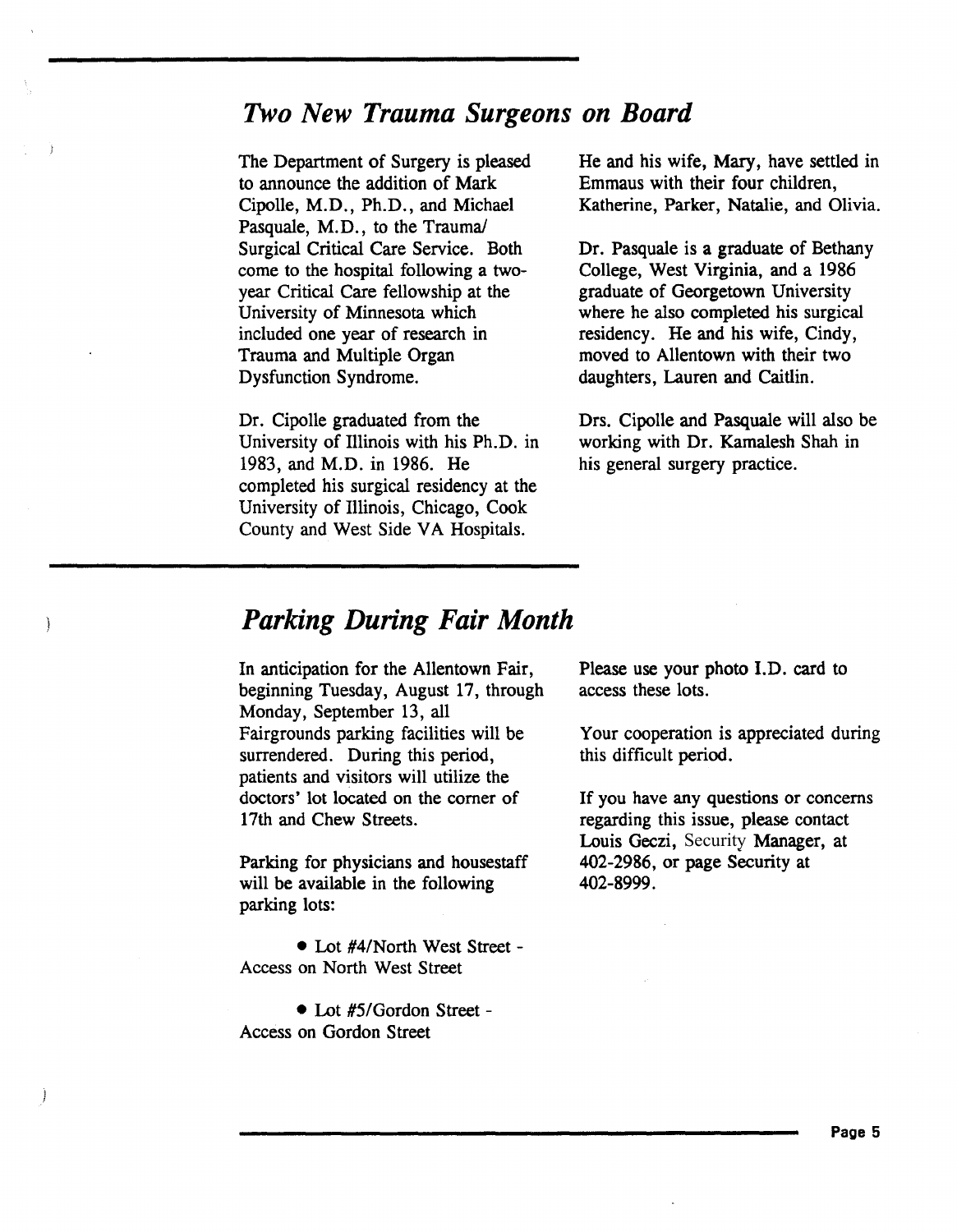### *Consolidation of Admitting and Outpatient Registration at 17th* & *Chew*

In a continuing operational improvement effort, effective Friday, August 6, the Admitting Department and Outpatient Registration area at 17th & Chew will be consolidated into one office. The new office will be located on the ground floor in the areas previously occupied by Outpatient Registration and the OB/GYN Clinic (to the left of the Outpatient entrance off of 17th Street).

Inquiries regarding inpatients or outpatients can be made through one telephone number-- 402-2217. The previous main number for Outpatient Registration has been deleted.

If you have any questions or concerns regarding this issue, please contact John A. Horoski, Director, Access Services, at 402-8340.

### *News from Medical Records*

Effective September 1, the following forms will require the signature of the physician who has either given a verbal/telephone order or documented on the form:

• Emergency Department Record (DEM-36)- formerly the Continuity of Care sheet

• Trauma Resuscitation Record

Failure to sign either of these forms will result in a chart deficiency which could ultimately lead to suspension of privileges and denial of payment for the ordered testing by insurance companies.

If you have questions or concerns regarding this issue, please contact Zelda B. Greene, Director, Medical Record Department, at 402-8330.

### *Nursing Guidelines for Physician Calls Approved*

In an effort to make life a little easier for physicians, the Medical Executive Committee recently approved Nursing Guidelines for Physician Calls. These guidelines include appropriate information regarding who to call, how to call, what to call, and when to call.

As a reminder to physicians, when placing a page, give the main number of the floor. Leave your name with the unit clerk and stay near the telephone. If it is necessary to leave the nurses' station, inform the unit clerk where you will be. Try to make sure that the telephone line is kept open.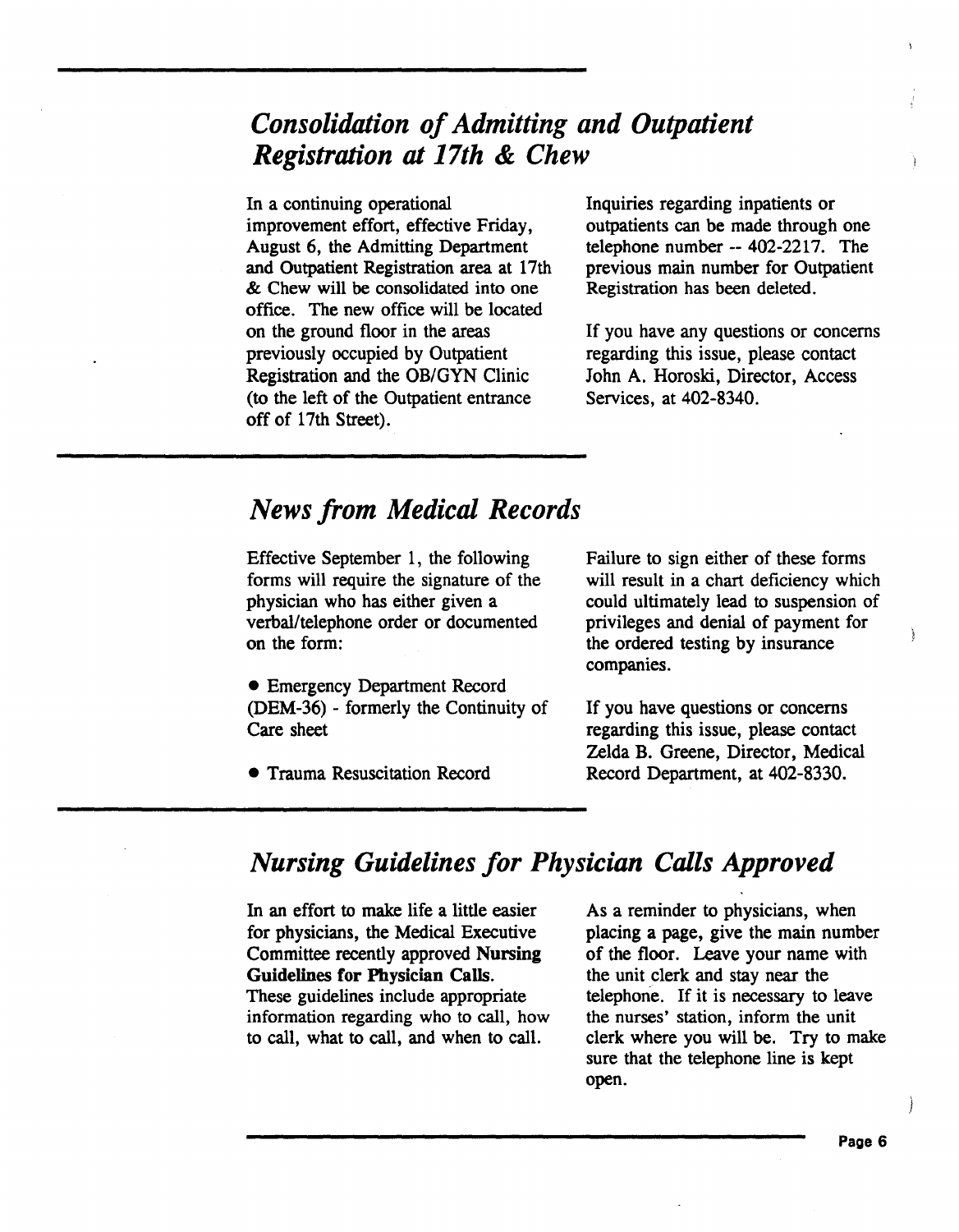### *PHAMIS LastWord Training Classes*

Following are the dates of classes which have been scheduled by Information Services for PHAMIS LastWord training for physicians, residents, and allied health personnel.

Tuesday, September 7 - 17th & Chew, School of Nursing, first floor Tuesday, October 5 - 17th & Chew, School of Nursing, first floor Tuesday, November 2 - Cedar Crest & 1-78, Anderson Wing, third floor Tuesday, December 7 - Cedar Crest & 1-78, Anderson Wing, third floor

All classes will be held from 1 to 3 p.m. To schedule a slot in a class, please contact Diann Brey in Information Services at 402-1400.

If you have any questions regarding class content, please contact Mary Sabo, I/S Physician Liaison, at 402-1423 or pager 5696.

### *Parenteral Antibiotic Order Sheet*

Since its inception in March, 1992, the Parenteral Antiobiotic Order Sheet (PAOS) has served to assist the prescriber in proper antibiotic ordering practices as well as to enhance the efficiency of antibiotic utilization review programs throughout the institution. The presence of the PAOS in its specified area of the patient chart and the proper use of it by the physician assures the success of this program.

It has been brought to the attention of clinical pharmacy services that many physicians have not been using the PAOS, at times, due to the fact that it has not been present on the patient chart. If such a situation occurs in the course of prescribing parenteral antibiotics, please ask the unit clerk for more order sheets. This will succeed both in promoting effective use of the PAOS and in reminding the unit clerk to check the patient charts to assure an

adequate supply of the order sheets. Directors of Patient Care Services at both sites have been asked to review PAOS policy with their respective unit clerks to reinforce the importance of this program.

Thank you very much for your assistance in this matter. If you have any questions about the PAOS or problems with its proper utilization, please contact one of the clinical pharmacists at 402-8880.

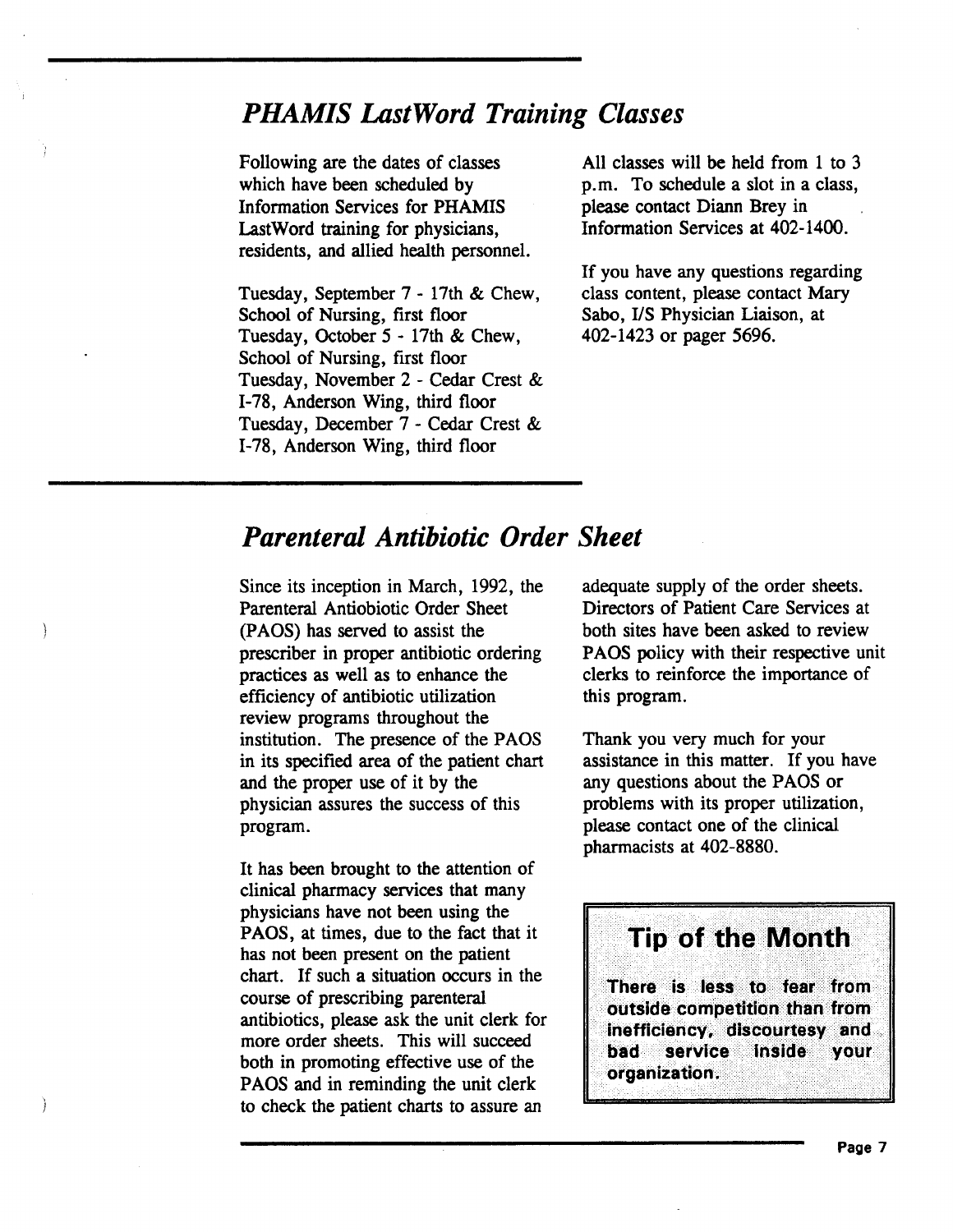### *Peripheral Nerve Stimulation Protocol Approved*

On May 4, the Special Care Committee approved the protocol for Peripheral Nerve Stimulation with Non-Depolarizing Neuromuscular Blockade. This protocol provides guidelines to assist one in selecting the most appropriate non-depolarizing agent. It allows the practitioner to monitor the neuromuscular junction with a peripheral nerve stimulator so the drugs can be titrated to patient response. Therefore, lower doses of non-depolarizing neuromuscular blockers will be used which can produce cost savings.

The protocol and Guidelines for Use ot the Peripheral Nerve Stimulator are in the Critical Care Procedure Manual under "P". If you have any questions or would like a copy of the protocol, please contact Maria Barr, Clinical Pharmacist, pager 1105; Mary Jean Osborne, Trauma Clinical Nurse Specialist, pager 1429; or Sharon Smith, Trauma Coordinator, pager 1507.

### *New/Revised Administrative Directives Approved*

Two Administrative Directives were recently approved and are now included in the Administrative Policy Manual. The policies include:

#### AD 1500.12- Prescription Pads

Hospital prescription pads will be kept in a secure location at all times. Physicians are responsible for the security of their personal prescription pads.

#### AD 6300.25 - HIV Antibody Testing of Members of the Medical Staff

HIV antibody testing will be available to all physicians based on request or as the result of an occupational exposure. Testing and management of the results will be handled in a confidential manner. All testing will be conducted only following informed, written,

voluntary consent. Occupational exposures shall be managed in accordance with Act 148, which allows for testing of the source patient.

The above policies are available in their entirety in the Administrative Policy Manual which you may review in Medical Staff Services.

**Smoking Cessation services** are available to *VOUr* patients, both inpatient and outpatient.

...... rnore · *·1nlor:ristiol1, coittact* · *tliil/. #'elilth* . *l'tcimotloil* irliJ *bisliase* **Prevention Department at** 821-2152.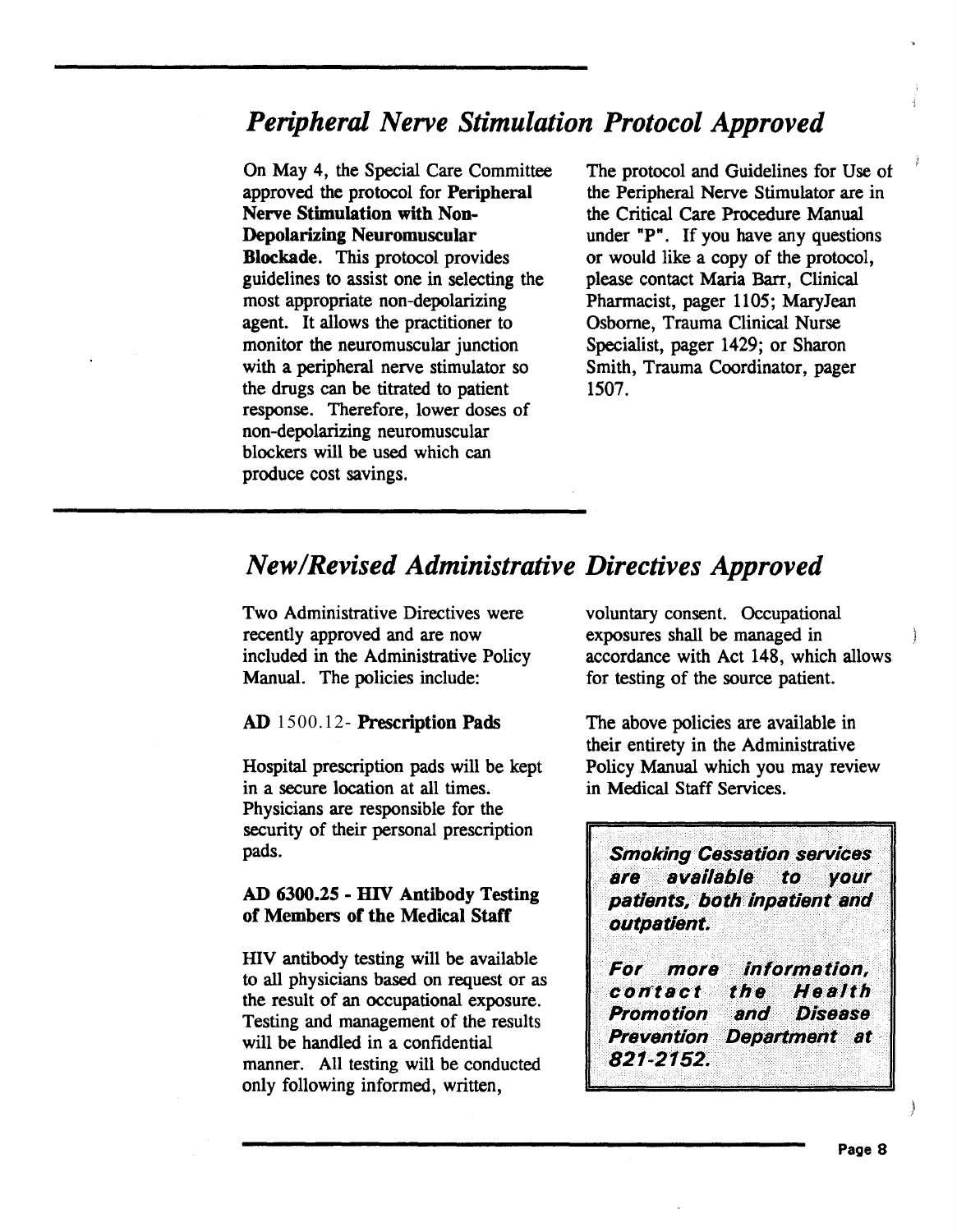### *The Guidance Program Relocates*

The Guidance Program, which provides short-term, outpatient treatment services for a range of emotional problems, has moved to 1255 S. Cedar Crest Boulevard, Suite 3800, Allentown. This new, larger location is in the same office building complex as the program's former site, across from Cedar Crest & 1-78. The telephone number, 402-5900, remains unchanged.

According to Susan D. Wiley, M.D., medical director of The Guidance Program, "We outgrew our office space. In addition to more physical space in our new location, we are expanding our services, adding to our staff, and increasing our business hours."

The program's staff now includes four psychiatrists, two psychologists, and four master's level mental health professionals, who see patients Monday through Thursday, 8:30 a.m. to 7 p.m., and Friday, 8:30a.m. to *5* p.m.

The Guidance Program treats patients with a wide range of complaints, the most common being depression, anxiety, and difficulty coping with a loss or life crisis. Confidential care is provided in a comfortable atmosphere of trust and security.

The goals of the program are to help patients understand their problems, to overcome symptoms of emotional distress, to develop necessary coping skills, and to regain a joy in living. Adults, adolescents, children, and families are treated at The Guidance Program.

Depending on their specific needs, patients see one or several mental health professionals. They may receive individual counseling, and may participate in group or family therapy. If necessary, medical is prescribed.

For more information about The Guidance Program or to make a referral, please contact Thomas Lane, Ph.D., at 402-5900.

### *News from Research*

A call for abstracts has been issued by the American Heart Association for the following meeting:

• 34th Annual Conference on Cardiovascular Disease Epidemiology to be held on March 16, 1994 in Tampa, Fla. Submission due date is October 14, 1993.

For instructions, forms, and further information, please contact Kathleen Moser in the Research Department at 402-8889.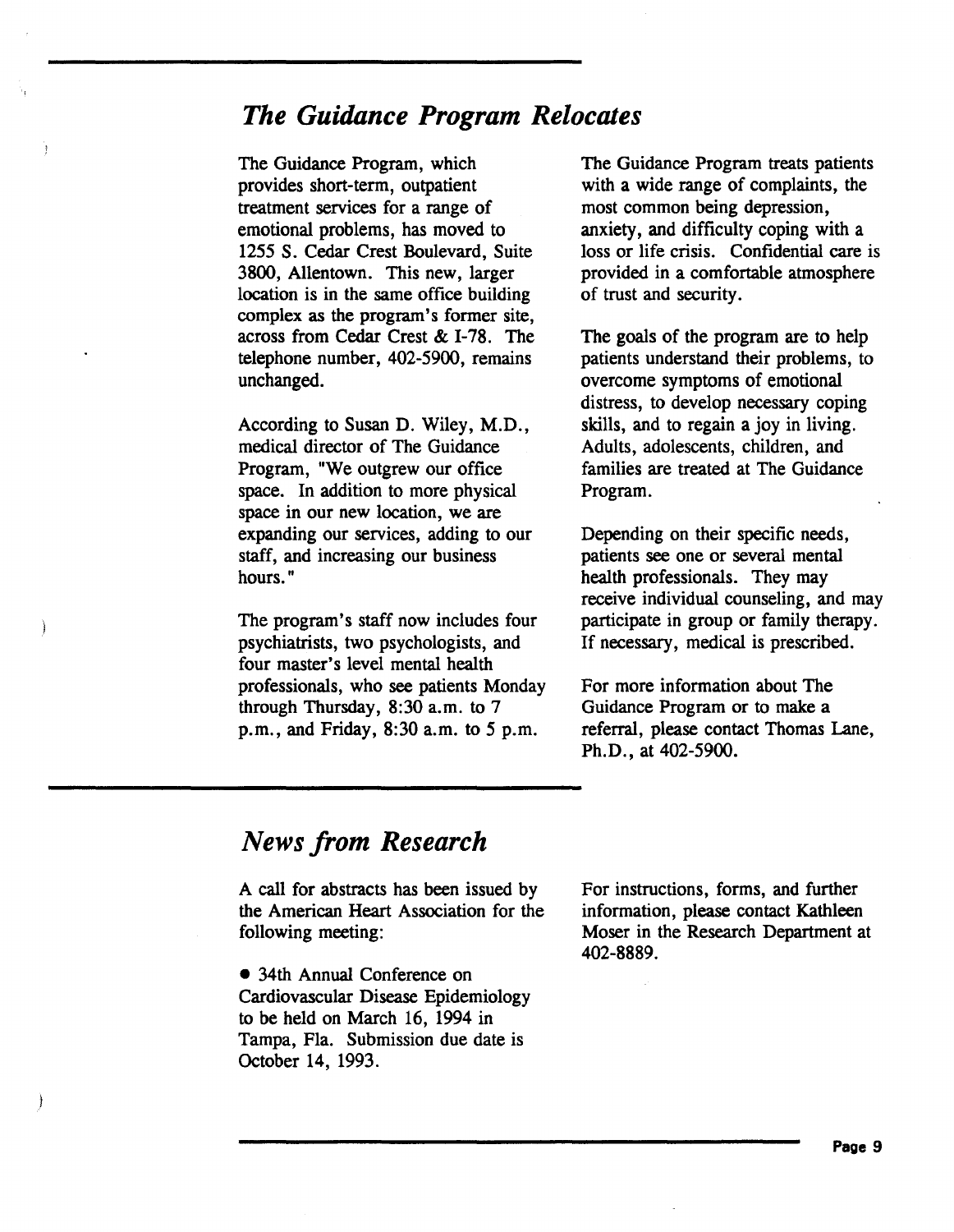

### *LIFESAVERS*

by Donna Petrucelli, R.N.

### **Magnesium Update**

Hypomagnesemia is no longer ignored as a cause of potentially fatal arrhythmias. Common causes of hypomagnesemia include alcoholism, diarrhea, malnutrition, gastris suction, malabsorption, bulemia, diuretics, hypercalcemia, acute tubular necrosis, aldosteronism, postobstructive diuresis, and laxative abuse.

The new ACLS guidelines address the role of hypomagnesemia in recurrent and refractory ventricular fibrillation and ventricular tachycardia. Magnesium administration has been found to be beneficial even when magnesium levels are normal. Because it is an intracellular cation, there is a poor correlation between serum magnesium levels and intracellular levels. Decreased intracellular magnesium results in an increased concentration of intracellular potassium, causing the cell to become excited. Furthermore, potassium deficits cannot be successfully replenished until low magnesium states have been corrected.

According to ACLS guidelines, the recommended loading dose is 1 to 2 grams (or 8-16meq) diluted in 50 to lOOcc of D5W. For ventricular fibrillation and ventricular tachycardia, 1 to 2 grams is diluted in lOOcc of D5W and is infused over 1 to 2 minutes. Magnesium administration is also the treatment of choice for Torsades de Pointes. The antidote for hypermagnesemia is calcium gluconate.

### *Decisions! Decisions! Decisions!*

Everyone is always asking us to make decisions. How do we make decisions about the end of life? What do we tell our patients about writing advance directives? DNRs? Are we sure we really understand their true intentions and feelings? Do other health care providers have the same problems?

Lehigh Valley Hospital invites you to attend the Decisions Near the End of Life Program to discuss these issues with other physicians and health care providers. This is a national program developed by the Education Development Corporation of Boston, Mass., and the Hastings Center and is endorsed by the American Hospital Association and the American Medical Association.

Sessions begin in September and each session consists of four modules. Sessions will again be offered with the medical residents at 17th & Chew on the first four Wednesdays of each month, beginning September 1, from noon to 1 p.m., in the O.R. Conference Room.

At Cedar Crest & I-78, a session which offers one module per month, from September 7 to December 15, from 7:30 to 8:30 a.m., has also been scheduled.

Night shift sessions at each site are also planned. For more information or to register, please contact Gail Brunst in the Critical Care Office at 402-845C

À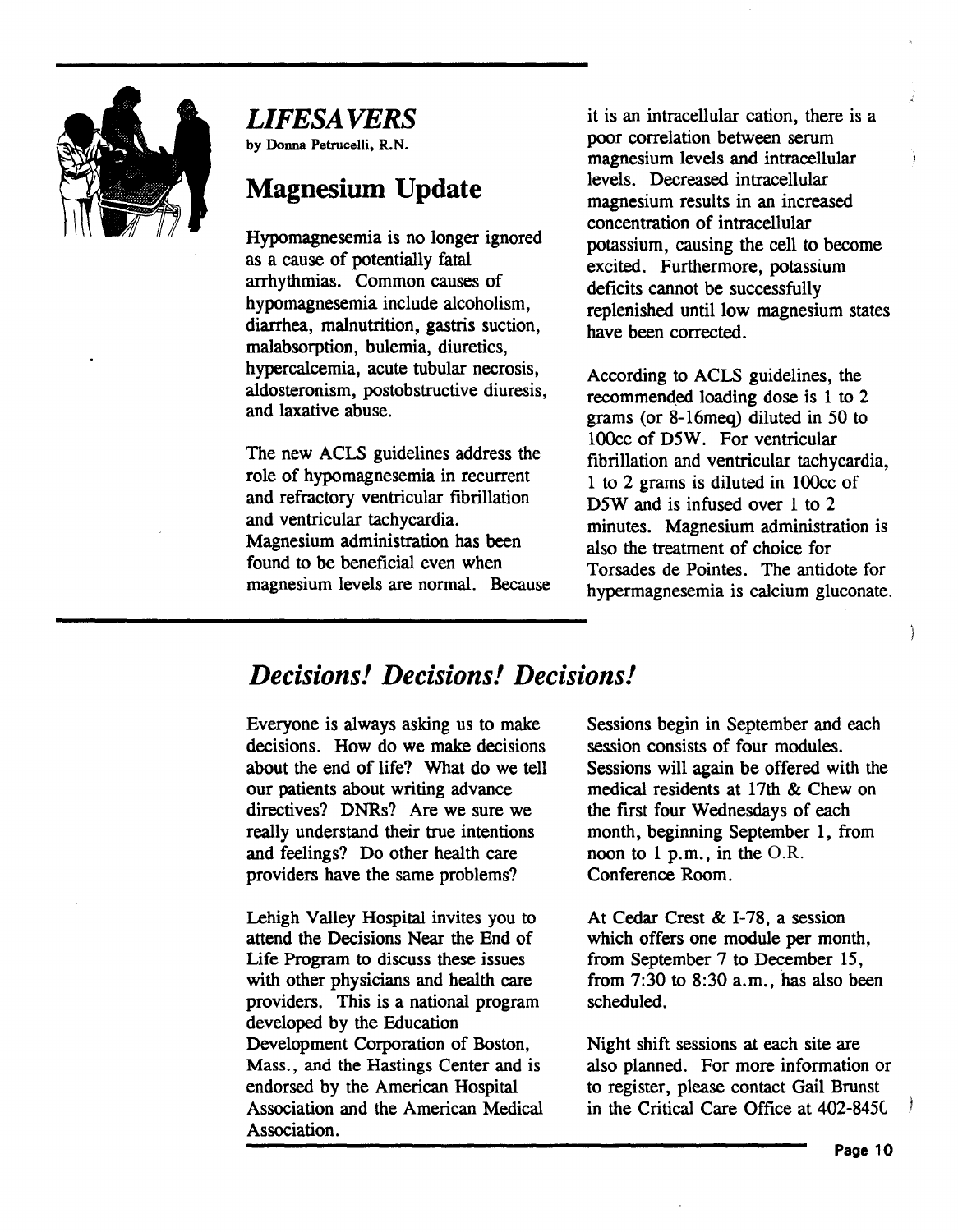### Water- A Nutrient in the Elderly

by Devayani Modak, M.S., R.D.

*Clinical Nutrition News* 



The next time you walk into an elderly patients room, try to lift the 32 oz. water cup. Is it too bulky to be picked up? Can the patient reach it? Is the patient alert enough to sense it?

The elderly are particularly vulnerable to dehydration as sensitivity to thirst and kidney function decreases with age. There are a series of studies which indicate that quite clearly. In one study young and older subjects underwent fluid deprivation for 24 hours. In marked contrast to the younger subjects, one elderly subject denied any thirst and drank nothing while others showed no increase in thirst or mouth dryness after deprivation.

Common problems seen with hospitalized and nursing home elderly patients are:

• Access and assistance to free water

• Suboptimal free water flushes for patients who are on high nitrogen and calorically dense tube feeding formulas  $(1.5-2$  Kcal/cc)

• Patients on dysphagia diets with only thick liquids allowed (secondary to risk of aspiration) receiving no intravenous fluids

• Debilitated patients with diminished mental status with inability to express thirst

- Frequent diarrhea/vomiting
- Fever
- Medications (i.e., certain types of diuretics)
- Polypharmacy

A general recommendation by the National Academy of Sciences - National Research Council is one milliliter of water per calorie consumed or baseline fluid needs for elderly patient age 55-65 to be calculated as 30ml/kg/day age,  $> 65$  years as  $25$ ml/ $kg$ /day.

Even simple strategies can improve fluid intake in elders:

- smaller glasses to be available
- specific free water flushes to be ordered when patient is on tube feeding
- intravenous fluids for dysphagia diets with thick liquids or no liquids
- monitoring of body weights

### *Pool Trust Approves Funds to Hospital*

Recently, the Pool Trust funded \$7,934 to support Youth Enrichment Partnership 2000, a two-year program

geared toward economically disadvantaged and minority youth and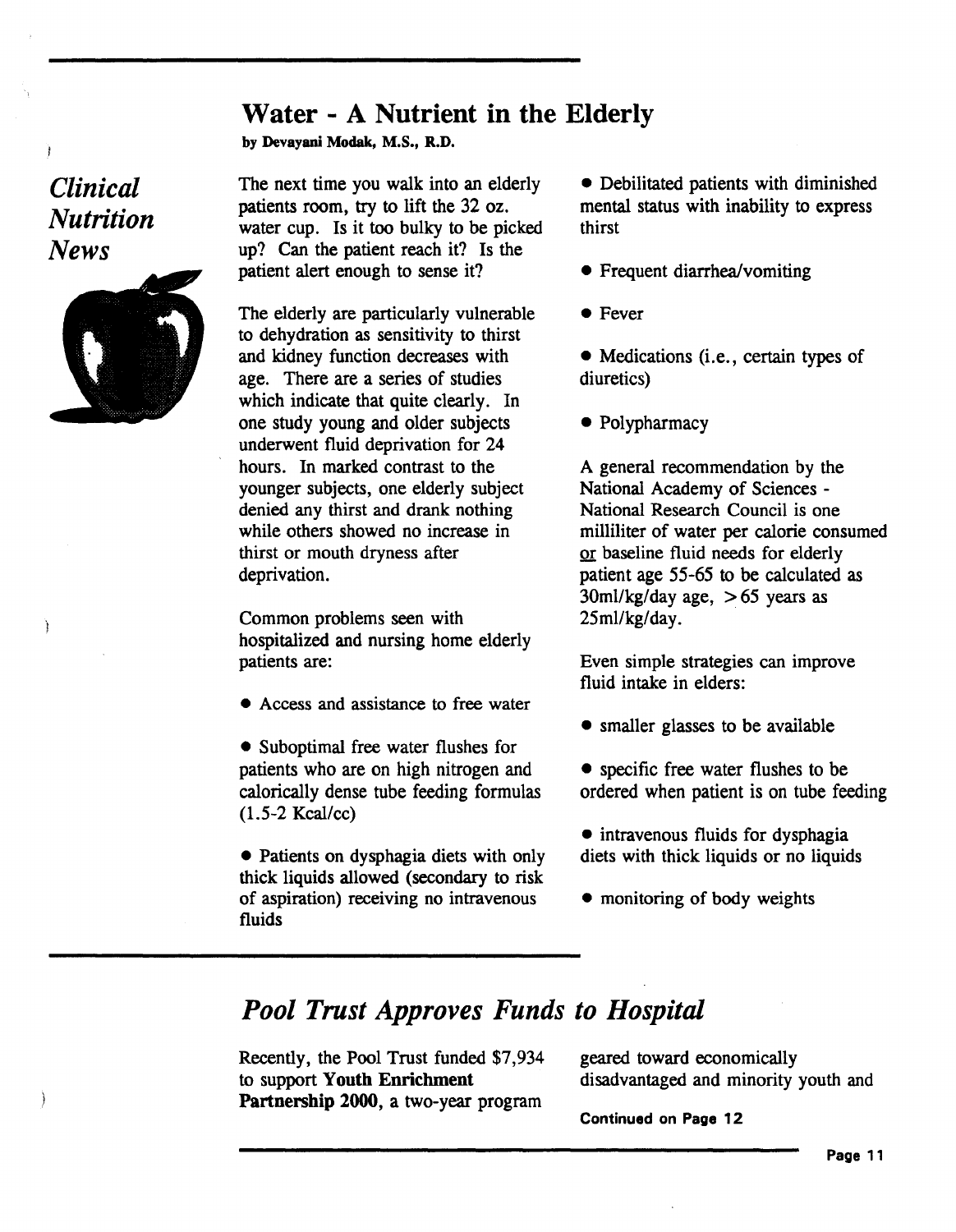their families in addressing their health and educational needs. Each year-long program, jointly sponsored by Lehigh Valley Hospital and Penn State University, Allentown Campus, includes a summer academic experience, in-school tutoring, and Saturday academic workshops for up to 20 youths. Each year, the sixth-grade students will spend two weeks at Lehigh Valley Hospital, in a summer "camp" experience emphasizing writing as a key to learning. The focus is on health education and exposure to health care opportunities, through reading, writing, audio-visual programs, and contact with health care professionals from Lehigh Valley Hospital.

A Lehigh Valley Hospital Board of Trustees - Ethics Education proposal was approved for \$10,000. This program will enable the hospital board to focus on the ethical responsibilities of trustees.

Speakers' fees for this year's Regional Symposium Series Transition Funding Year will be provided by the Trust. This is the fifth year of Trust funding for this program which will consist of a series of 20 symposia to be presented at Lehigh Valley Hospital between July, 1993 and June, 1994. The subject and speakers of the programs have been selected by a steering committee in conjunction with staff physicians, nurses, and allied health professionals. Audiences will generally consist of physicians, nurses, allied health professionals, clergy, and hospital administrators. The \$20,000. of Trust funds available to support this program is part of the large education effort supported by the Trust of the years.

The Pool Trustees released \$127,895 from the Institutional Research Fund to support protocols recommended by the Research Advisory Committee. These protocols include:

• Nonlinear Dynamic Approaches to Modeling, Detection and Prediction of Focally Originating Epileptic Seizures, principal investigator: Alexander Rae-Grant, M.D. - \$26,875

• The Role of Hindlimb Injury in the Development of Early Systemic Inflammation and Lung Injury: Using the Isolated, Perfused Rat Hindlimb and Isolated, Perfused Rat Lung Models, principal investigator: Mark Cipolle, M.D., Ph.D. - \$34,120

• Effect of CD11/CD18 Monoclonal Antibodies in Attenuating White Blood Cell Mediated Injury in the Isolated Rat Kidney, principal investigator: Michael D. Pasquale, M.D.- \$27,820

• Clinical Research Assistant, principal investigator: James Reed III, Ph.D. - \$30,000

• Graphic Epidemiological Research of Health Sciences Data, principal investigator: Thomas Wasser, M.Ed. - \$9,080

The Pool Trust agreed to support a National Resident Data Collection Study- OB/GYN in the amount of \$40,000. These funds will be used to develop a program for a trial data collection system in the Department of Obstetrics and Gynecology. A preliminary program evaluation of the system will be completed by March, 1994.

ì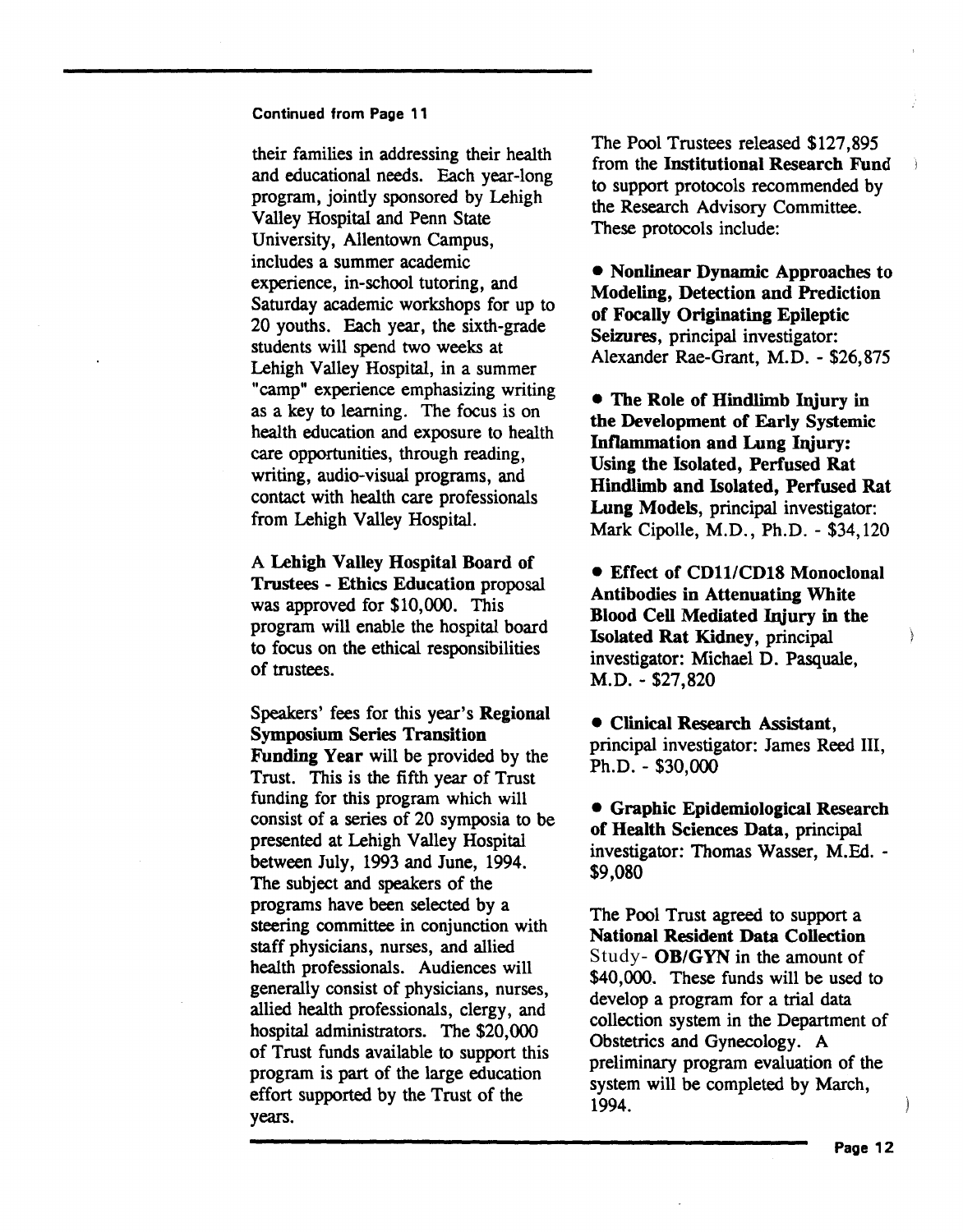### *Publications, Papers and Presentations*

Peter A. Keblish, M.D., chief, Division of Orthopedic Surgery, presented a scientific paper, Patella Resurfacing vs. Non-Resurfacing: A Prospective Analysis of 408 Total Knee Arthroplasties with 2-10 Year Follow-Up, at the International Arthroscopy Association Meeting in Copenhagen, Denmark. Dr. Keblish is an active member of the International Knee Society and has contributed to its scientific programs in the past. The Society is the largest Knee Society in the world, encompassing virtually all countries of the civilized world.

Dr. Keblish is the Director of the Orthopedic Learning Center at Lehigh Valley Hospital which has also been a visitation site for demonstration of joint implant surgery. Lehigh Valley Hospital has been part of the multicenter study in the use of Moveable Bearing Total Knee Implants, one of the newest technological advances in total knee arthroplasty. The scientific presentation represented an ongoing analysis of the multi-center study.

David Prager, M.D., chief, Division of Hematology/Medical Oncology, and Medical Director, John and Dorothy Morgan Cancer Center, co-authored an article, A Review of the Clinical Indications for the Plasma Heparin Assay, which was published in the May, 1993 issue of the *American Journal of Clinical Pathology.* 

Dolores M. Sarno-Kristofits, Ph.D., psychologist, recently returned from delivering a presentation at the 24th Annual International Congress on Psychology in Santiago, Chile, held July 4 to 9. Dr. Kristofits presented with other trauma specialists from Texas, New Hampshire, and Columbia in a symposium on American Approaches to Trauma and Disaster. Her topic, translated in Spanish, was the treatment of sex offenders and victims of child physical and sexual abuse.

### *Upcoming Seminars, Conferences, and Meetings*

### Psychiatry Grand Rounds

Psychiatry Grand Rounds will be held on Thursday, August 19, from noon to 1 p.m., in the Auditorium of Lehigh Valley Hospital, 17th & Chew. Couples Therapy will be presented by Gerald R. Weeks, Ph.D., Director of Training, Marriage Counsel of

Philadelphia, Division of Family Study, University of Pennsylvania Department of Psychiatry.

As lunch will be provided, preregistration is requested. To register, contact Lisa in the Department of Psychiatry at 402-2810.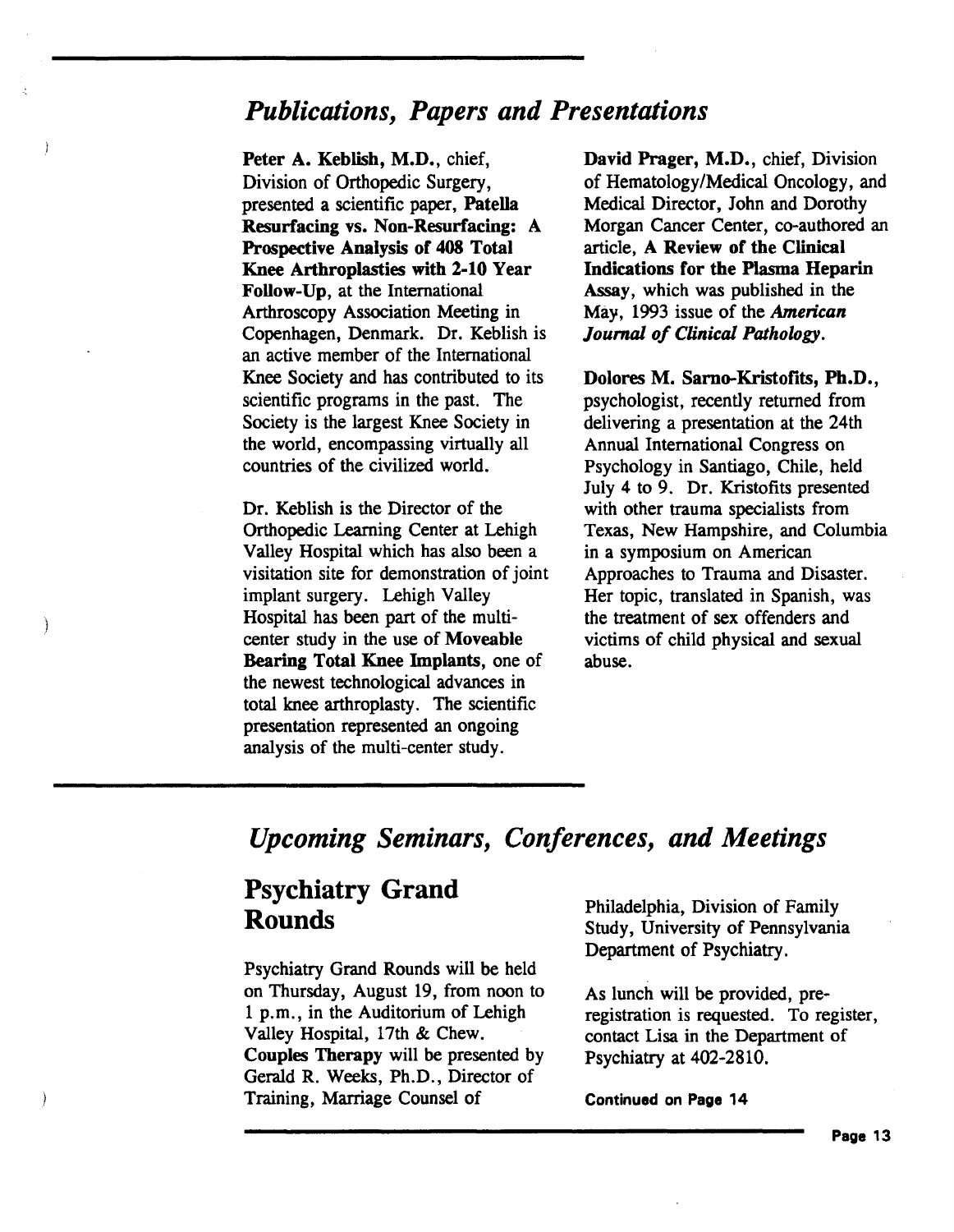### Regional Symposium Series V

#### Laboratory Medicine: Management

of the Oncology Patient will be held on Friday, September 17, from 8: 15 a.m. to  $3:15$  p.m., in the Auditorium of Lehigh Valley Hospital, Cedar Crest & I-78.

Physicians, nurses, medical technologists, cytologists, histotechnologists, and other health professionals interested in laboratory medicine will benefit from the program.

At the completion of the program, participants should be able to:

• discuss the application of tumor markers

• describe the use of laboratory data for diagnosis/treatment/prognosis of the oncology patient

• list common infections diagnosed in the oncology patient

• explain the use of DNA ploidy studies

#### Sixth Annual Cardiovascular Nursing Seminar: New Beats in Cardiology will be held on Wednesday, September 22, from 7:30 a.m. to 4:15 p.m., in

the Auditorium of Lehigh Valley Hospital, Cedar Crest & 1-78.

Nurses, nursing administrators, and other health care professionals interested in a cardiovascular update will benefit from this program.

This one-day seminar will feature a nationally known speaker on collaborative practice. Experts will present the most current trends in the care of the cardiovascular patient.

### Fifth Annual Neuroscience Symposium: Neurological

Complications of Medical Disease will be held on Friday, October 15, from 8:15a.m. to 4 p.m., in the Auditorium of Lehigh Valley Hospital, Cedar Crest & I-78.

Physicians, nurses, and other health professionals concerned about neurological complications of medical disease will benefit from this program.

At the completion of the program, participants should be able to:

 $\bullet$  describe current research findings with clinical application for neurological complications of sepsis diabetes, and cancer '

• discuss current diagnosis and treatment of headache

• discuss neurological complications in the cardiac patient

For more information regarding the above seminars, please contact Human Resource Development at 402-4609.

ł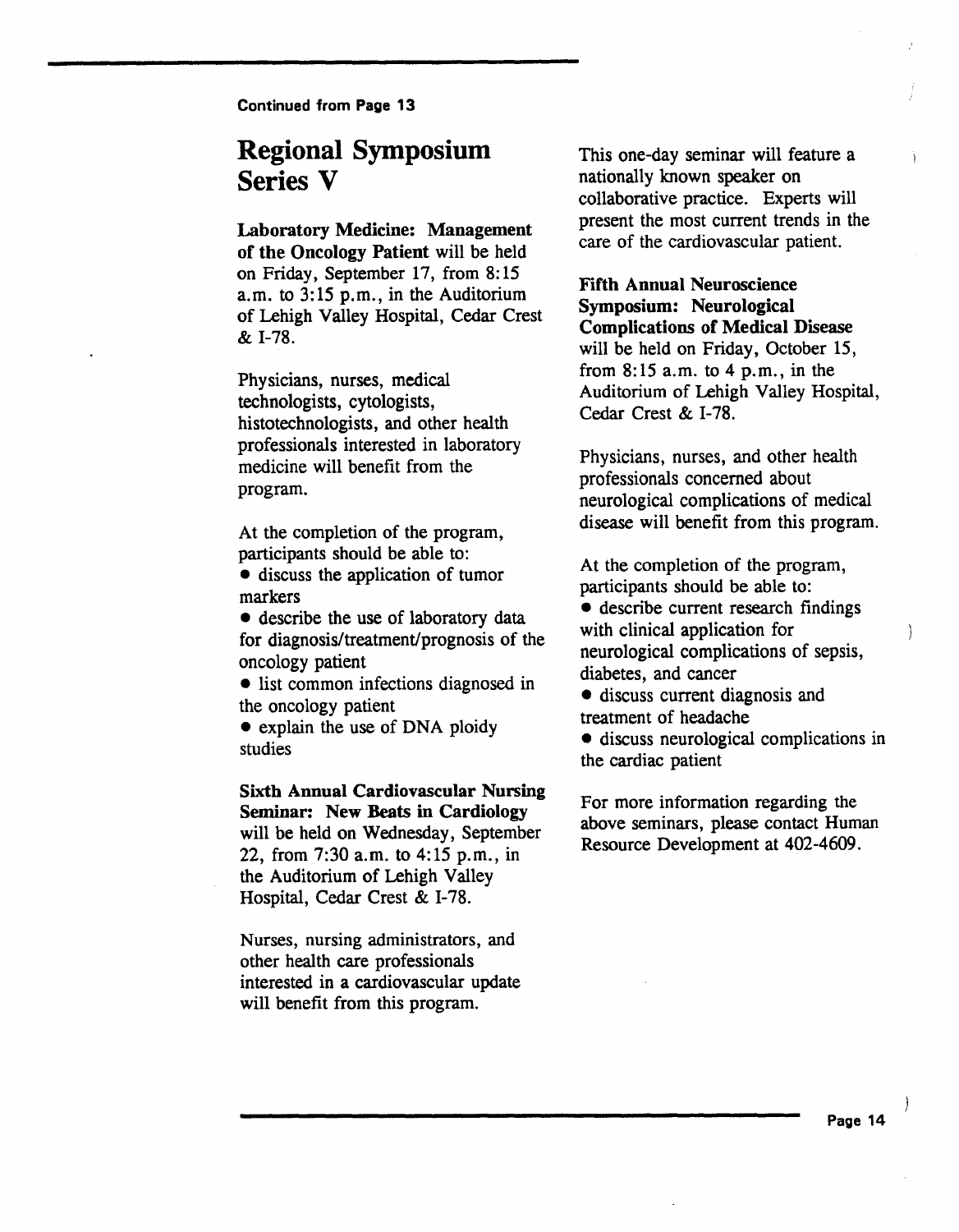

• For Sale or Lease-- Springhouse Professional Center, 1575 Pond Road. Ideal for physician's office. Approximately 2,500 sq. ft. Will finish space to specifications.

• For Sale or Lease -- Medicalprofessional office building on South Cedar Crest Boulevard, just minutes from Cedar Crest & 1-78 and 17th & Chew. 3,560 total sq. ft. Ample parking, security/fire alarms installed. Ideal for physician group.

• For Sale -- Office building at Northeast corner of 19th and Turner Streets in Allentown. Upper level -  $2,400 + sq.$  ft., large waiting room, two large consultation rooms, five exam rooms, etc. Lower level -  $2,300 + sq.$  ft. Parking lot for 16 cars.

• For Lease -- Medical-professional office space located on Route 222 in Wescosville. Two 1 ,000 sq. ft. offices available or combine to form larger suite.

• For Lease-- Large, newly remodeled, completely furnished medical office space available for subleasing/time share at Cedar Crest Professional Park. Top of the line telephone system. Transcription and computer system with electronic billing available.

• For Lease -- Medical office space to sublet in MOB 1 at Lehigh Valley Hospital, Cedar Crest & 1-78.

• For Lease -- Medical office space located in Peachtree Office Plaza in Whitehall. One suite with 1,500 sq. ft. (unfinished - allowance available), and one 1,000 sq. ft. finished suite.

• For Lease -- Medical office space located in Southeast Allentown near Mountainville Shopping Center.

• For Lease -- Slots are currently available for the Brown Bag suite at Kutztown Professional Center.

• For Lease -- Share large medical office near Cedar Crest & 1-78. Fully furnished and staffed. Multiple line phone system. Computerized billing available.

• For Lease -- Specialty practice timeshare space available in a comprehensive health care facility. Riverside Professional Center, 40 19 Wynnewood Drive, Laurys Station. Half- or full-day slots immediately available.

• For Lease -- Professional office space available in an established psychology and psychotherapy practice at 45 North 13th Street, Allentown. Large, warm Victorian building in a relaxed atmosphere. Secretary and billing available and included in some leases. Furnished or unfurnished full offices and sublets available. Utilities included.

For more information or for assistance in finding appropriate office space to meet your needs, contact Joe Pilla, Physician Relations Rep, at 402-9856.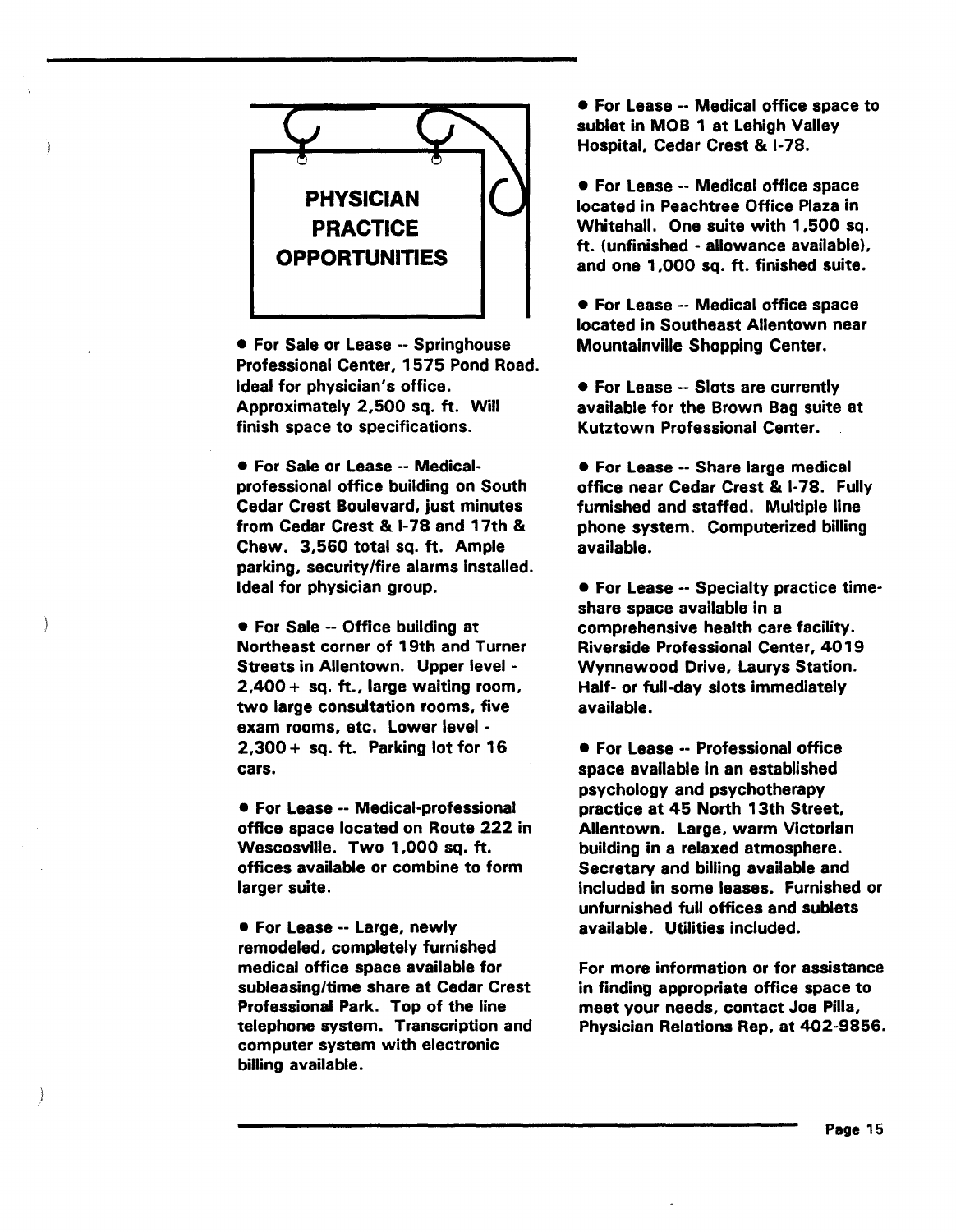### *WHO'S NEW*

The Who's New section of *Medical Stqff Progress Notes* contains an update of new appointments, address changes, newly approved privileges, etc.

Please remember that each department or unit is responsible for updating its directory, rolodexes, and approved privilege rosters.

### Medical Staff

### **Appointments**

Robert O. Atlas, MD Lehigh Valley Hospital 17th & Chew Allentown, PA 18105-7017 (215) 402-9596 Department of Obstetrics and Gynecology Division of Obstetrics Section of Maternal Fetal Medicine Provisional Active

#### Mark D. Cipolle, MD, PhD

1210 S. Cedar Crest Blvd. Suite 3900 Allentown, PA 18103 (215) 402-8445 Department of Surgery Division of Trauma/General Surgery Section of Critical Care Provisional Active

#### Jeffrey A. Debuque, DO

Coopersburg Medical Associates 629 W. State Street Coopersburg, PA 18036 (215) 282-4646 Department of Medicine Division of General Internal Medicine Provisional Active

Paul F. Haley, MD 1243 S. Cedar Crest Blvd. Suite 2800 Allentown, PA 18103-6296 (215) 402-9800 Department of Psychiatry Provisional Active

#### J. Martin Kaplan, MD

Hahnemann Pediatric Associates, PC Hahnemann University Hospital Broad & Vine Streets, MS 402 Philadelphia, PA 19102 (215) 762-7708 Department of Pediatrics Division of General Pediatrics Provisional Consulting

#### Steven J. Lawrence, MD

Orthopaedic Associates of Allentown 1730 Chew Street Allentown, PA 18104 (215) 433-6045 Department of Surgery Division of Orthopedic Surgery Provisional Active

#### Douglas C. Nathanson, MD

Neurological Services, Inc. 3420 Walbert Avenue Suite 100 Allentown, PA 18104 (215) 366-9160 Department of Medicine Division of Neurosciences Provisional Active

#### Michael D. Pasquale, MD

1210 S. Cedar Crest Blvd. Suite 3900 Allentown, PA 18103 (215) 402-8445 Department of Surgery Division of Trauma/General Surgery Section of Critical Care Provisional Active

Continued on Page 17

Page 16

∤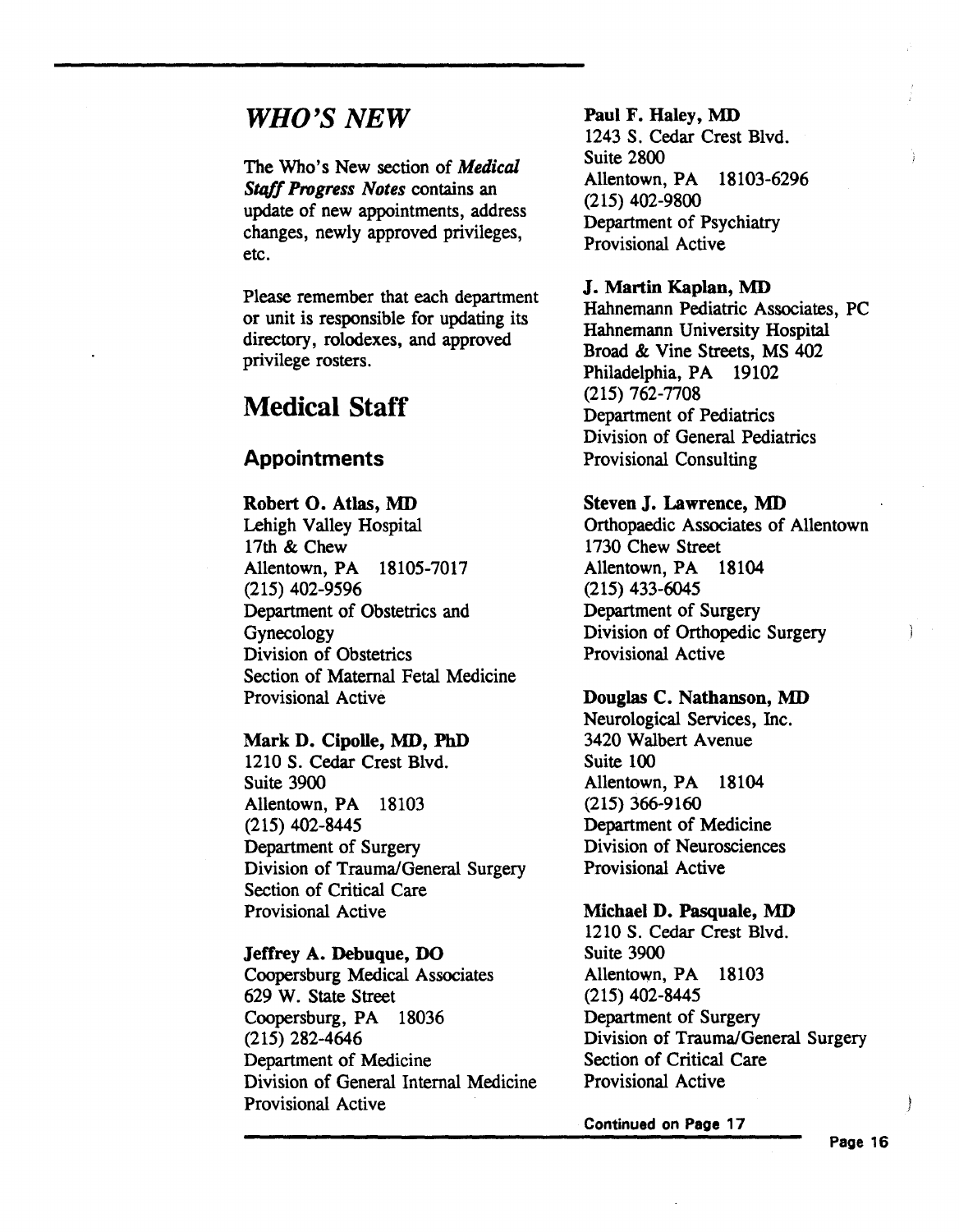#### Gerald E. Pytlewski, DO

Cardiovascular Associates 1210 S. Cedar Crest Blvd. Suite 2300 Allentown, PA 18103 (215) 437-5505 Department of Medicine Division of Cardiology Provisional Active

#### William R. Swayser, DO

Coopersburg Medical Associates 629 W. State Street Coopersburg, PA 18036 (215) 282-4646 Department of Medicine Division of General Internal Medicine Provisional Active

#### William E. Zajdel,DO

Emergency Care Associates of Allentown Cedar Crest & 1-78 P.O. Box 689 Allentown, PA 18105-1556 (215) 402-8111 Department of Emergency Medicine Division of Emergency Medicine Provisional Active

#### Change of Address

Jeffrey E. Burtaine, MD Affinity 1243 S. Cedar Crest Blvd. Allentown, PA 18103 (215) 402-9292

#### Michele A. Pisano, DMD

144 E. Broad Street Bethlehem, PA 18018 (215) 865-5082

Nancy K. Spangler, MD Affinity 1243 S. Cedar Crest Blvd. Allentown, PA 18103 (215) 402-9292

#### New Practice Name

Gynecologic Oncology Associates of Lehigh Valley, Inc. (formerly Gazi Abdulhay, MD)

#### Additional Privileges

### George I. Chovanes, MD

Department of Surgery Division of Neurosciences Section of Neurotrauma Stereotactic Radiosurgery Privileges

#### Yasin N. Khan, MD

Department of Anesthesiology (Lehigh Valley Pain Management) Radiofrequency Rhizotomy Privileges

#### Clinton H. Leinweber, DO

Department of Radiation Oncology Stereotactic Radiosurgery Privileges

#### Change of Status

Betty B. Karron, MD Department of Psychiatry From Courtesy to Emeritus Courtesy

#### Norman C. Kramer, MD

Department of Medicine Division of General Internal Medicine From Consulting to Emeritus Consulting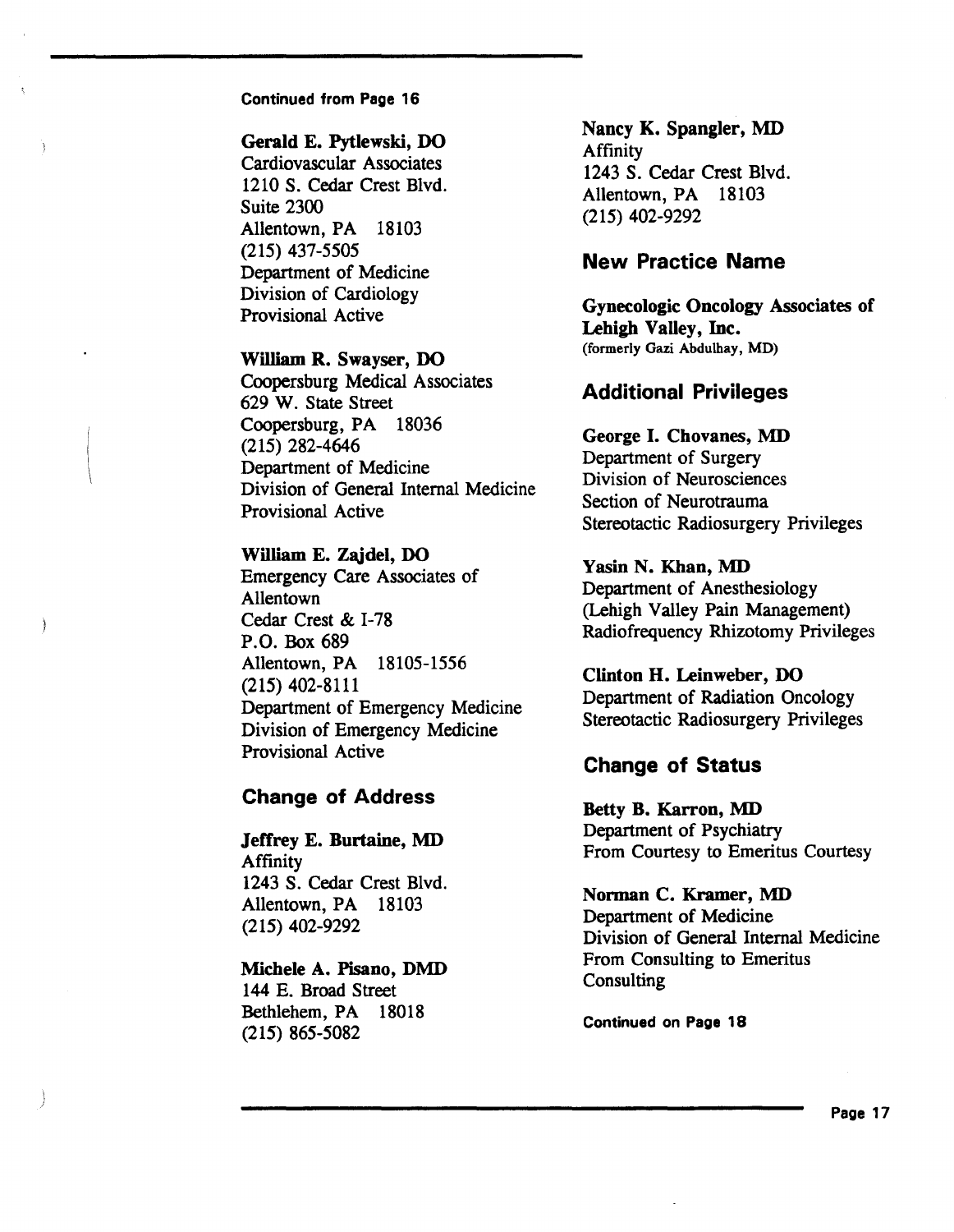### Department of Dentistry - Appointment to Division of Special Care

George F. Carr, DMD Department of Dentistry Division of Prosthodontics/Special Care

#### Resignation

Shari M. Roth, MD (Lehigh Valley Ophthalmic Associates) Department of Surgery Division of Ophthalmology

### Allied Health **Professionals**

#### Appointments

Cynthia L. Erdman, RN Physician Extender Professional - RN (Richard M. Lieberman, MD)

Catherine R. Jacobs, RN Physician Extender Professional - RN (Daniel M. Silverberg, MD)

### Change of Supervising Physician

#### Joseph D'Amico, CRNA

Physician Extender Professional- CRNA (From Ramon Deeb, MD to Allentown Anesthesia Associates - Maffeo)

#### **Resignations**

Karen A. Furey, CRNA

Physician Extender Professional- CRNA (Ramon Deeb, MD)

Ruben P. Romero, PA-C Physician Extender Physician Assistant (F. Geoffrey Toonder, MD)